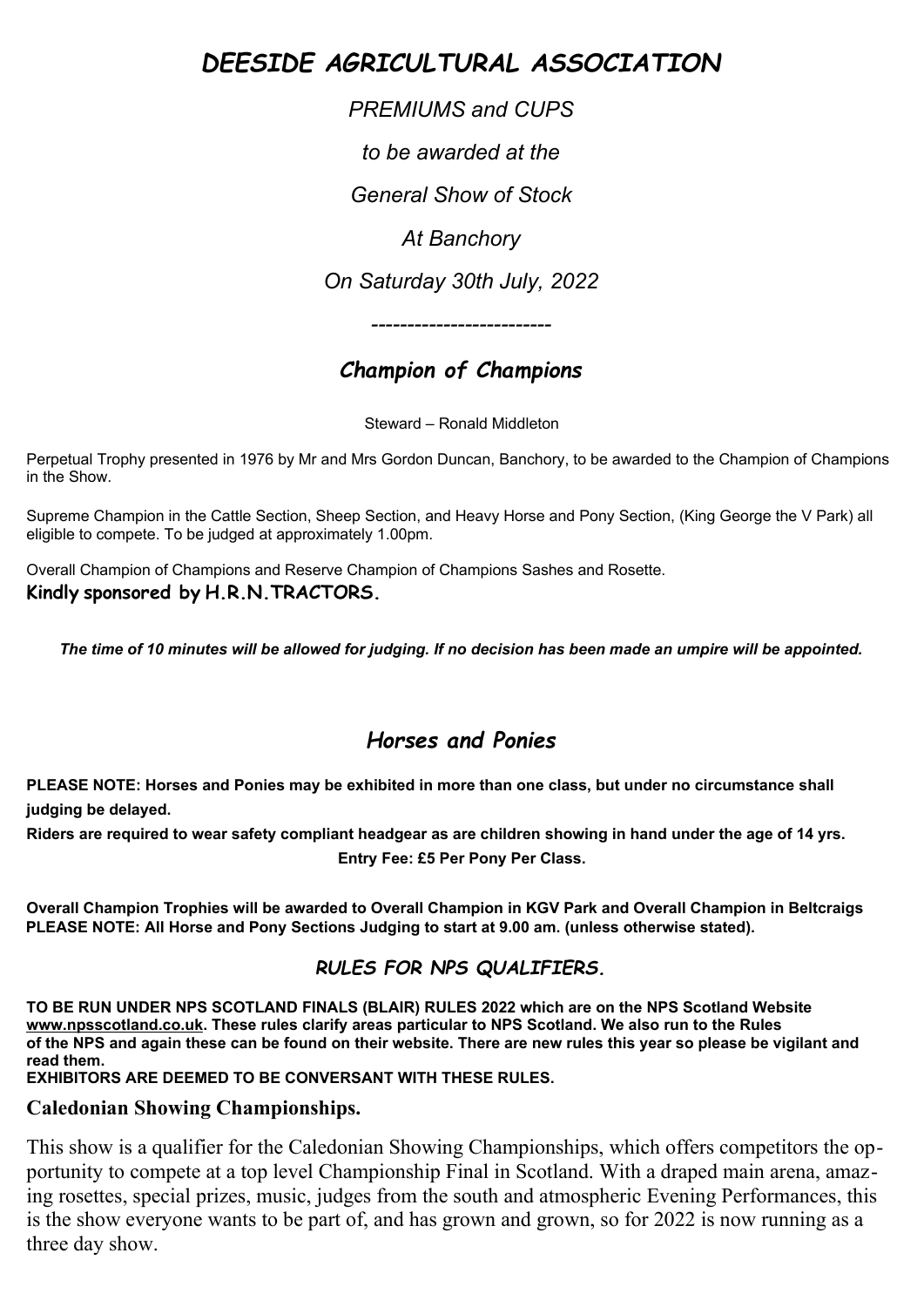### This year's show will be held at: **Highfield @ Howe, near Ladybank, Fife on 14/15/16 October 2022**

Every horse & pony placed 1st in all Inhand, Ridden Showing classes (not fun classes) & Working Hunter/Pony classes will qualify to compete in any appropriate class at the Finals. All Champions & Reserves will qualify for the Champion & Reserves Stakes Finals. Qualification will be from placings, no qualification cards will be awarded in the ring, and no qualification can go down the line.

All qualified horses and ponies will be listed on the Caledonian Showing Championship Show's website www.caledonianchampionships.webs.com (and soon to come www.caledonianchampionships.co.uk) where you will also find a regularly updated list of qualifying shows and a wealth of other information.

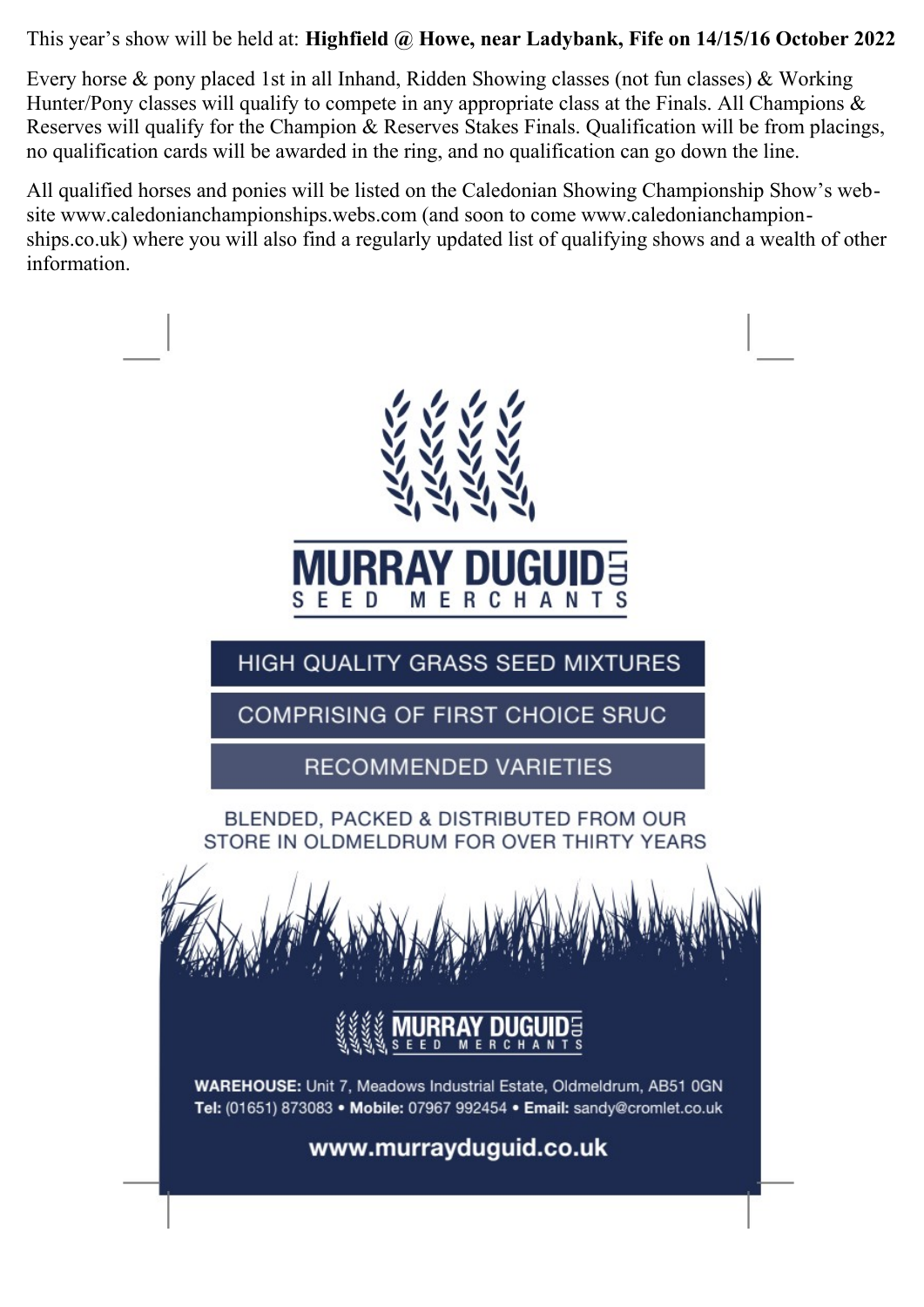### *THE FOLLOWING FOUR SECTIONS WILL BE SHOWN IN KING GEORGE THE V PARK*

Attending Member – Robin Stewart

**PLEASE NOTE: All horses and ponies in these sections winning 1st, 2nd or 3rd Prize must take part in the Stock Parade at approximately 2.00 pm. Failure to do so may result in the Prize Money and Trophies being held back. In special instances veterinary advice can allow an entry not to take part in the Parade.**

Sir Thomas Burnett Cup for Overall Champion in Heavy Horse Section.

Stewart Cup presented by R & K Stewart, Durris for Reserve Overall Champion in Heavy Horse Section.

**Special Prize of £100 for Overall Champion and Special Prize of £50 for Reserve Overall Champion In the Heavy Horse section. Kindly sponsored by N.F.U MUTUAL, INVERURIE.**

Overall Champion and Reserve Overall Champion Sashes kindly sponsored by **Stablesbrae Livery Yard, Durris.**

Overall Champion and Reserve Overall Champion Rosettes kindly sponsored by **Stablesbrae Livery Yard, Durris**.

Champions in three of the following four sections are eligible to compete for Overall Champion in KGV Park.

### *CLYDESDALE HORSES*

Attending Member – Duncan Warnock

Premiums –  $1^{st}$  £15,  $2^{nd}$  £10,  $3^{rd}$  £8,  $4^{th}$  £5

#### **Judging at 9.30am**

| 98. | MARE WITH FOAL                         |      | 104. GELDING, ANY AGE                |
|-----|----------------------------------------|------|--------------------------------------|
| 99. | FOAL. ANY SEX                          |      | 105. STALLION                        |
|     | 100. YELD MARE, 3 YEARS OR OVER        |      | 106. YOUNG HANDLER (12-16 YEARS OLD) |
|     | 101. COLT OR GELDING. 1 OR 2 YEARS OLD | 107. | BEST WITH DECORATED HARNESS          |
|     | 102. FILLY, 2 YEARS OLD                | 108. | BEST GROOMING                        |
|     | 103. FILLY, 1 YEAR OLD                 | 109. | CLYDESDALE IN SADDLE                 |

#### **Special Prizes of £20 for Champion Clydesdale and £10 for Reserve Champion Clydesdale**

#### **Class 107- New class for Clydesdale Horse with decorated harness. 1st prize £60, 2nd prize £40.**

Class 109 – Blair Castle Ridden Clydesdale Series -- This class is a qualifier for the Ridden Clydesdale Championship to be held at the Blair Castle International Horse Trials & Country Fair on Sunday 28<sup>th</sup> August 2022. The first two in each class to qualify. Qualification may go down to 4<sup>th</sup> place, if horses placed 1<sup>st</sup> and 2<sup>nd</sup> have previously qualified. Registered Clydesdales and those eligible for registration may qualify and enter for the Championship.

The Phesdo Trophy presented by Mr J.M Thomson, Crieff for the Champion Clydesdale which replaces the John Blackhall Shield won outright by Mr J.M Thomson.

Harry Law Cup for the Best Opposite Sex to Champion presented by the late George Wight, Drumoak.

Perpetual Trophy for the Best Clydesdale Filly.

#### **The Clydesdale Horse Society Shield.**

A Shield (which will be supplied and engraved by the Clydesdale Horse Society) will be awarded to the Best Yearling or 2 year old Colt or Filly registered or eligible for registration with the Society not having won a shield before in its lifetime. The exhibitor must be a **current member** of The Clydesdale Horse Society.

#### **Young Handlers Class.**

Class

An Engraved Medal is presented by The Clydesdale Horse Society to the Best Young Handler aged 12 to 16 years on the day of the Show who has not already qualified. The capabilities of the handler are to be assessed **not** the animal being led. The qualifier will be eligible to compete in the final at the Royal Highland Show in 2023. A merit rosette will be given to all entrants in the class. The Young Handler Scheme and The Young Handler Final are generously sponsored by the James Bennett Fund.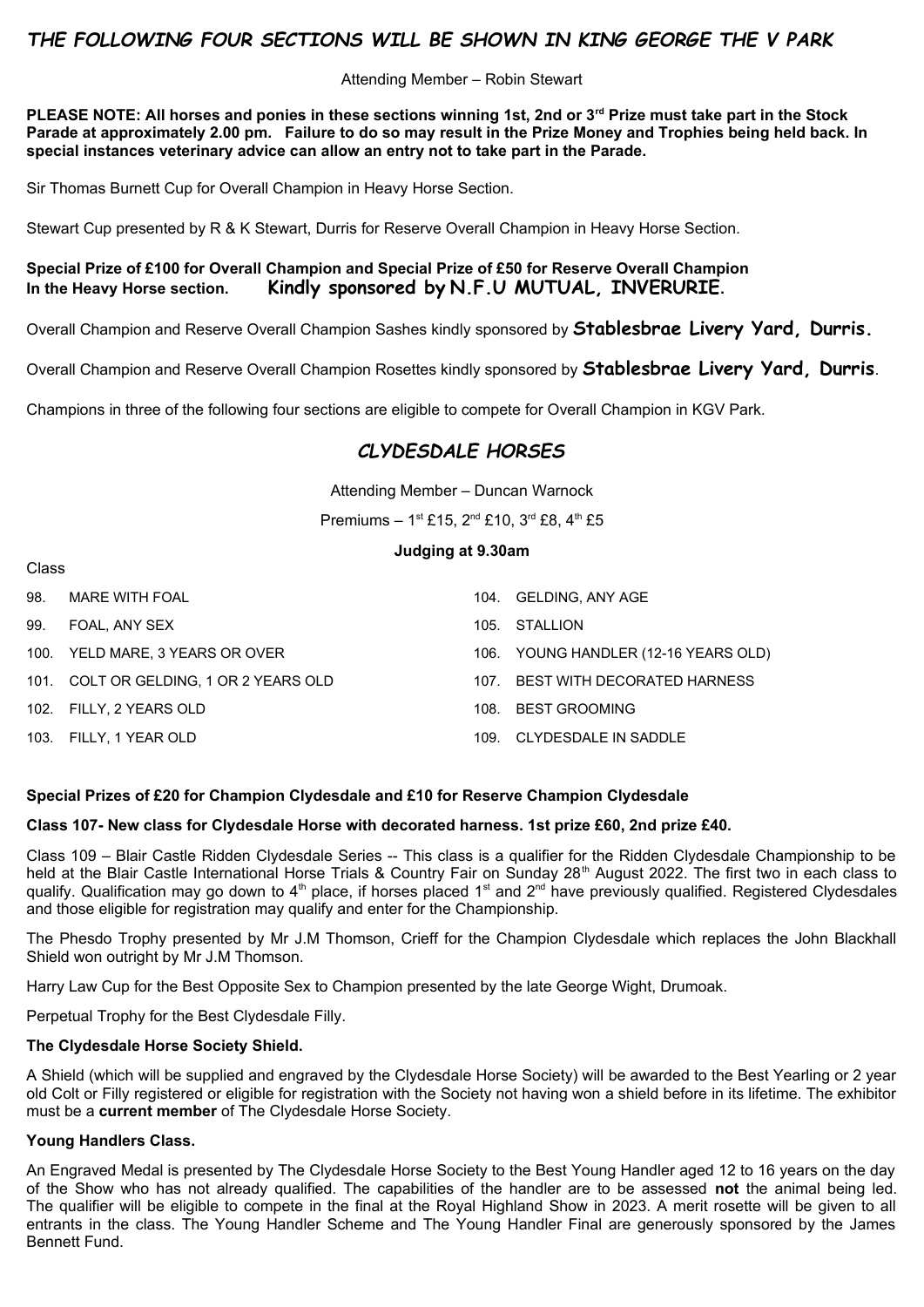### *HEAVY HORSE ANY BREED OTHER THAN CLYDESDALE*

Attending Member – Duncan Warnock

Premiums –  $1^{st}$  £15,  $2^{nd}$  £10,  $3^{rd}$  £8,  $4^{th}$  £5

#### Class

#### 110. MARE OR GELDING, ANY AGE

This Class is to be judged after Clydesdale Champion has been decided but winner is not allowed to compete for Overall Horse Champion.

### *HIGHLAND PONIES IN HAND AND SADDLE*

#### **NPS Scotland/Baileys Horse Feeds Open Ridden Mountain & Moorland Championship.**

The **2** highest placed ponies, not already qualified, in each class will qualify for the Final which will take place at the Blair Castle International Horse Trials on Friday 26<sup>th</sup> August 2022. Qualifications to go no lower than 4<sup>th</sup> place. This can be either Mixed Mountain and Moorland or Breed Classes.

#### **NPS Scotland/Townhead Pet n Pony In Hand Mountain and Moorland Championship.**

The Champion & Reserve Champion in all Mixed pure bred Mountain and Moorland or Breed Championships will qualify for the Final which will take place at the Blair Castle International Horse Trials on Friday 26th August 2022. **Qualification may go to 3rd in the Championship. (i.e 1st Reserve Champion).**

**Please note, to qualify for these NPS Scotland Finals** – In order to qualify for the Blair Castle Finals all ponies must be registered in the main body of their respective stud books. Part bred, X registered ponies, ponies in the A, B & C appendices of their main stud book are not eligible.

Attending Member – Robin Stewart

Premiums - 1st £15, 2<sup>nd</sup> £10, 3<sup>rd</sup> £8, 4<sup>th</sup> £5

#### **Judging at 9.00am**

#### Class

- 111. HIGHLAND STALLION, 4 YEARS OLD AND OVER
- 112. GELDING, 4 YEARS OLD AND OVER
- 113. MARE, 4 YEARS OLD AND OVER
- 114. MARE WITH FOAL AT FOOT
- 115. FOAL
- 116. COLT, FILLY OR GELDING, 1 YEAR OLD
- 117. COLT, FILLY OR GELDING, 2 OR 3 YEARS OLD
- 118. HIGHLAND PONY IN SADDLE NOT EXCEEDING 14.2 HH

#### **Special Prizes of £20 for Champion and £10 for Reserve Champion.**

#### **Special prize of a £10 voucher kindly sponsored by HARBRO for Champion.**

Perpetual Cup presented by the late Miss A. R Ritchie, Skene for Champion Highland Pony (Must be registered).

Perpetual Cup presented by the late James Archibald, Ballater for the Best Highland of Opposite Sex to Champion.

Perpetual Trophy presented by Mr Robin Stewart, Durris to be awarded to the Best Highland Filly one, two or three years old (must be registered).

Challenge Trophy presented by K. M Ingram to be awarded to the Best Highland Pony in Saddle.

Trophy presented by Susanne Shepherd, Durris for Best Highland Gelding.

Banchory Show is eligible for the Cup presented by North of Scotland Highland Pony Breeders for Most Points at the end of the North East Show season.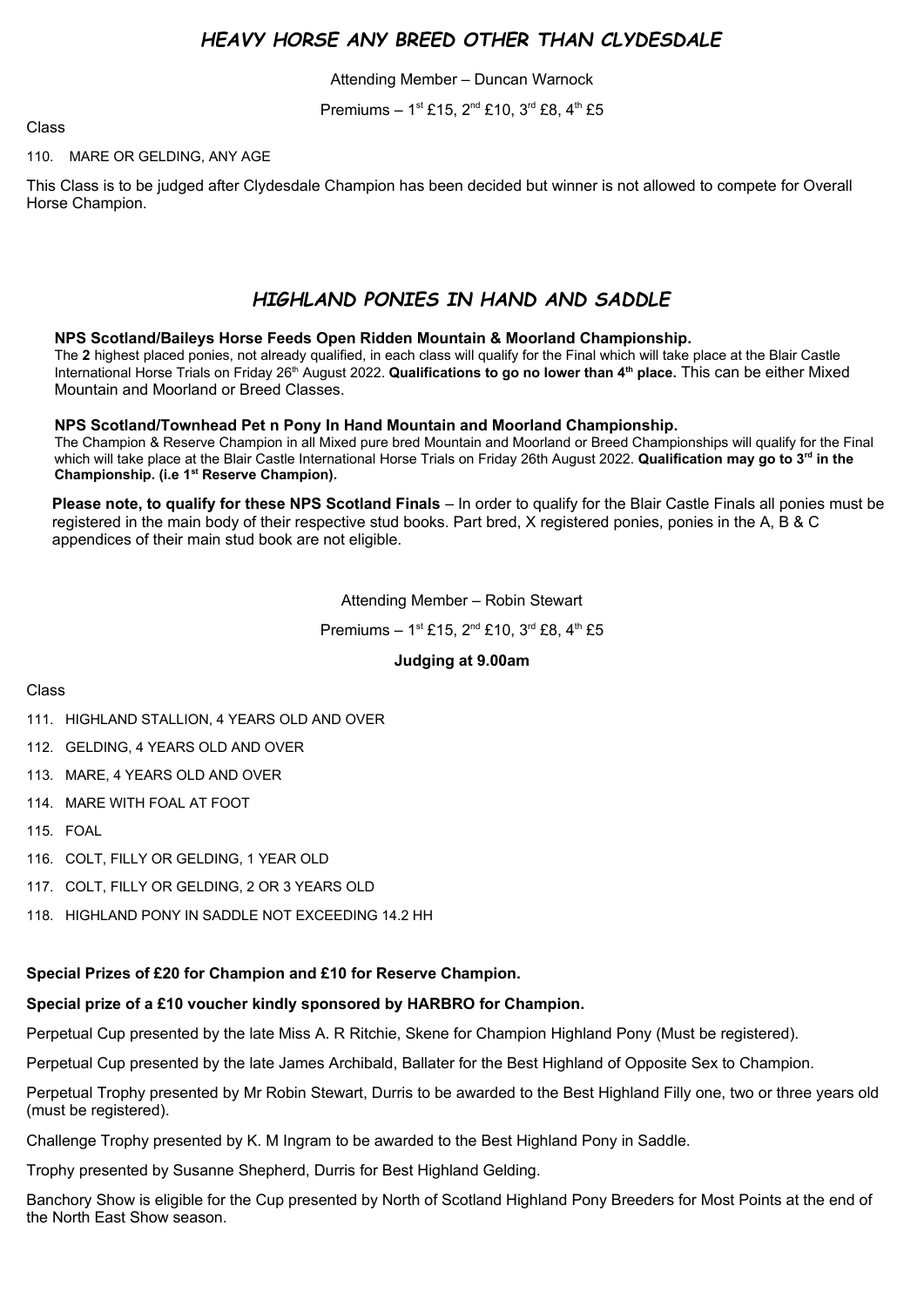### *SHETLAND PONIES*

#### **NPS Scotland/Baileys Horse Feeds Open Ridden Mountain & Moorland Championship.**

The **2** highest placed ponies, not already qualified, in each class will qualify for the Final which will take place at the Blair Castle International Horse Trials on Friday 26th August 2022**. Qualifications to go no lower than 4th place. This can be either mixed M&M or Breed Classes.**

#### **NPS Scotland/Townhead Pet n Pony In Hand Mountain and Moorland Championship.**

The Champion & Reserve Champion in all Mixed pure bred Mountain and Moorland or Breed Championships will qualify for the Final which will take place at the Blair Castle International Horse Trials on Friday 26th August 2022**. Qualification may go to 3rd in the Championship. (i.e 1st Reserve Champion)**

Classes must be confined to SPS – BS Registered Ponies**. Ponies must be named on the entry form and in the catalogue.** Society rosettes must only be given to ponies registered with the society or to foals eligible for registration.

Three year old fillies with foals at foot may not be shown. All foals must be a minimum of three weeks old on the day of the show.

#### **IN ORDER TO ENTER A STALLION CLASS AT AN AFFILIATED SHOW, ENTIRE MALES AGED 4 YEARS OLD AND OVER MUST HAVE AN "S" NUMBER AND HAVE BEEN SUCCESSFULLY THROUGH EITHER THE SPS-BS STALLION ASSESSMENT PRIOR TO 2006 OR CURRENT SPS-BS VOLUNTARY VETERINARY EXAMINATION. Ridden stallions MUST display a stallion bridle badge. In–hand entire males 2 years and over are advised to display a stallion bridle badge.**

There must be no colts or entire males in the Young Handlers classes. Children under 14 years old may not show colts (excluding foals) or entire males in In Hand classes. Children under 12 years old on the day of the show may not show entire males in the ridden classes. In the interest of safety, hard hats must be worn by all handlers aged 14 years or under in In Hand classes. Exhibitors should not kneel but remain standing while in the ring. Hard hats must be worn by all exhibitors irrespective of age, in ridden classes. **Ridden and Driven ponies must be 4 years old and over.** In Ridden Classes, if a rider falls off at any time whilst in the ring, both pony and rider must leave the ring, rider dismounted, and take no further part.

#### Banchory Show is affiliated to the Shetland Pony Society

#### Attending Member – Vacant

Premiums – 1st £15,  $2^{nd}$  £10,  $3^{rd}$  £8,  $4^{th}$  £5

#### **Judging at 9.00am**

#### Class

- 119. SHETLAND STALLION, 4 YEARS OR OLDER
- 120. SHETLAND PONY YELD MARE OR GELDING
- 121. SHETLAND COLT, FILLY OR GELDING 1 YEAR OLD
- 122. SHETLAND COLT, FILLY OR GELDING 2 OR 3 YEARS OLD
- 123. SHETLAND MARE WITH FOAL
- 124. SHETLAND FOAL
- 125. COLOURED SHETLAND PONY MUST BE TWO DISTINCT COLOURS

#### 126. SHETLAND PONY IN SADDLE (**MUST BE OFF THE LEAD REIN FOR BLAIR QUALIFIER)**

#### **Special Prizes of £20 for Champion and £10 for Reserve Champion.**

#### **Special prize of a £10 voucher kindly sponsored by HARBRO for Champion.**

Perpetual Challenge Cup presented by the late Miss A. R Ritchie, Skene for Best Shetland Pony in Show over 34" but not exceeding 10.2 HH.

Linklater Cup for Best Shetland Foal.

Class

#### **MINIATURE (under 34")**

- 127. SHETLAND STALLION 4 YEARS OR OLDER
- 128. SHETLAND PONY YELD MARE OR GELDING
- 129. SHETLAND COLT, FILLY OR GELDING 1 YEAR OLD
- 130. SHETLAND COLT, FILLY OR GELDING 2 OR 3 YEARS OLD
- 131. SHETLAND MARE WITH FOAL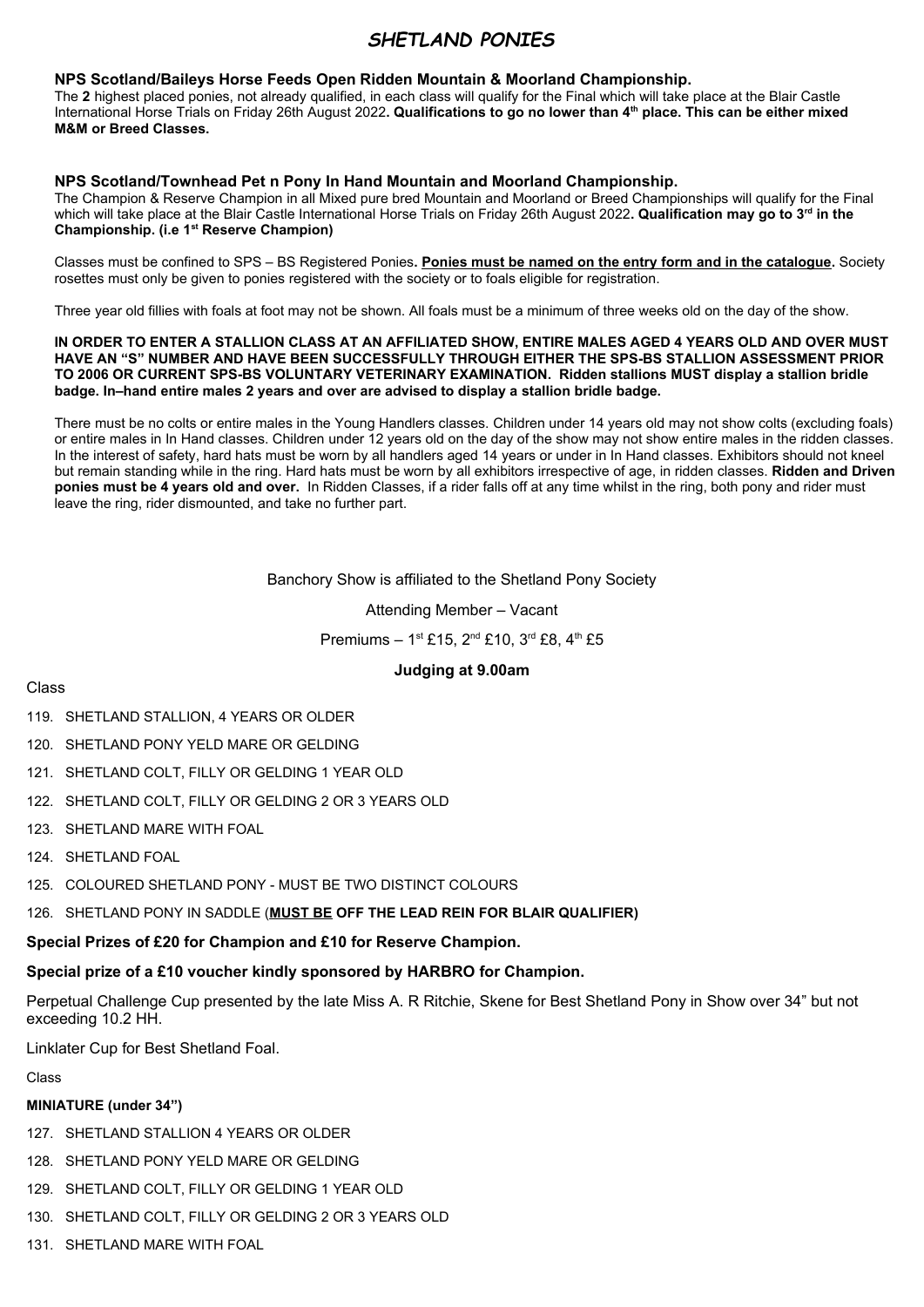#### 132. SHETLAND FOAL

133. COLOURED SHETLAND PONY – MUST BE TWO DISTINCT COLOURS

**Special Prizes of £20 for Champion and £10 for Reserve Champion.** 

**Special prize of a £10 voucher kindly sponsored by HARBRO for Champion.**

**GEMS rosettes presented in each class for Miniature Shetland Ponies, to highest placed GEMS member, wearing a 2022 GEMS badge. (Must be wearing a badge).** 

Perpetual Trophy presented by North Scotland Shetland Pony Group for Champion Miniature Shetland.

Perpetual Trophy presented by Haybrake Stud for Best Miniature Shetland Bred by Exhibitor.



# **INTRODUCING Lochside of Levs**

from award winning homebuilder Bancon Homes

### **A SUPERB RANGE OF LUXURIOUS** 3, 4 & 5 BEDROOM HOMES IN BANCHORY

#### Reserve today from only £315,995

Combining a secluded woodland setting with fantastic amenities close by, our superb Lochside of Leys development is in an enviable location in the heart of Banchory. Here you will discover a beautiful place to live in one of Aberdeenshire's most sought after towns - and enjoy the freedom of a stunning brand new home in this inspiring rural landscape.

Become part of the Bancon Homes family today

Email sales@bancon.co.uk or call 07918 677 891 to speak to our team or arrange an appointment

WWW.BANCONHOMES.COM







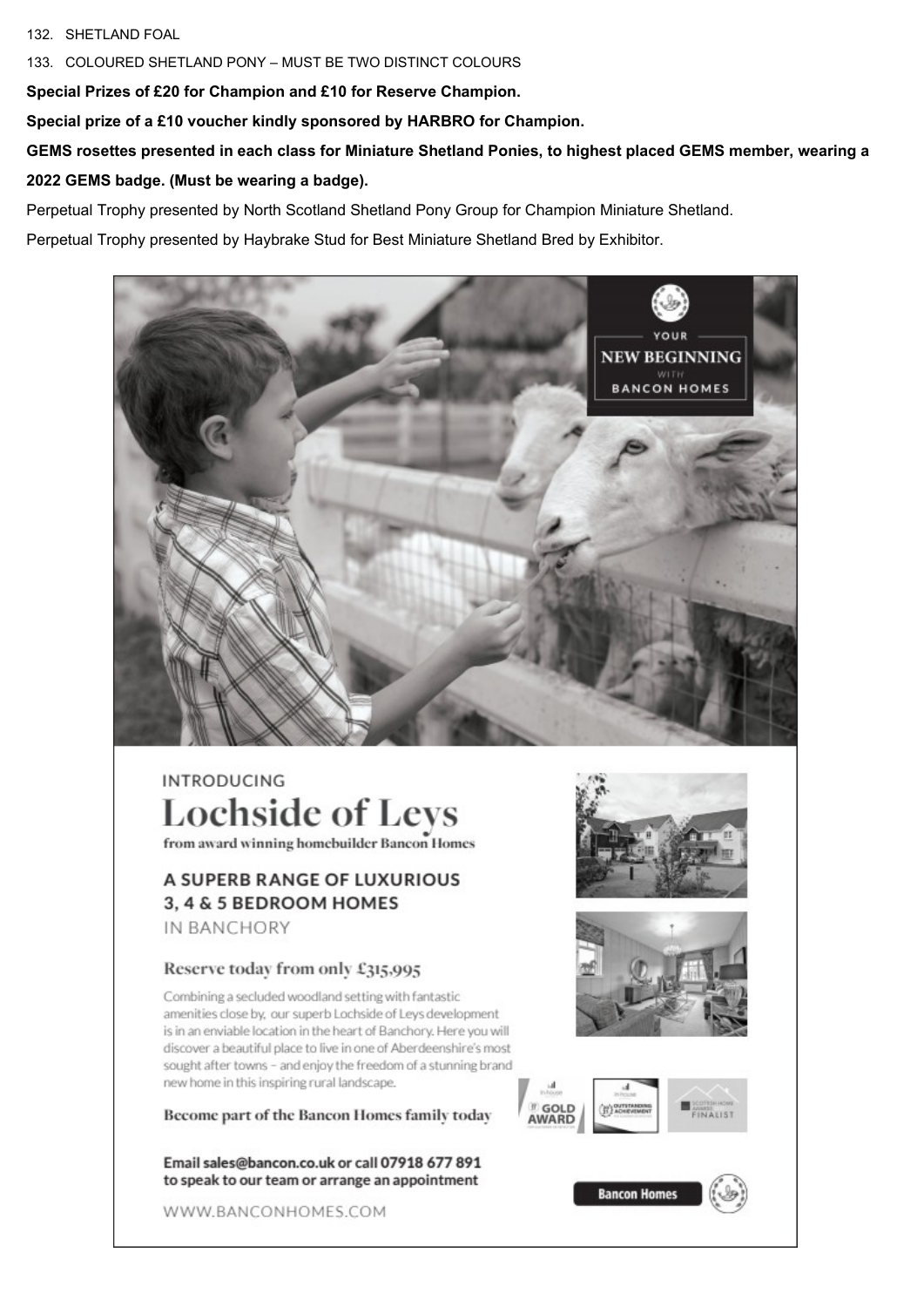### *THE FOLLOWING SECTIONS WILL BE SHOWN IN BELTCRAIGS SHOWFIELD (AB31 6HX)*

PLEASE NOTE – There will no Parade in this Showfield. Attending Members – Katrina Byrne, Lewis Anderson

Association Cup for Overall Champion in Light-Legged Horse Section.

Kentucky Silverwood Cup for Overall Reserve Champion in Light-Legged Horse Section.

#### **Special Prize of £100 for Overall Champion and Special Prize of £50 for Reserve Overall Champion in the Light Legged Horse Section. Kindly sponsored by N.F.U MUTUAL, INVERURIE.**

Overall Champion and Reserve Overall Champion Sashes kindly sponsored by **Mary Sivewright, Rothienorman.**

Overall Champion and Reserve Overall Champion Rosettes kindly sponsored by **Mary Sivewright, Rothienorman.**

Blackford Challenge Trophy - represented Year 2000 for the Best Light-Legged Foal. To be judged before Overall Horse Champion.

Champion and Reserve Champion Rosettes for Best Light-Legged Foal kindly sponsored by **Toux Irish Draft Horses.**

The Horse and Country Racehorses (HRC) series is open to Thoroughbreds who have raced, trained or been bred to race. Racing injuries will be ignored provided the horse is sound. Riders must be 14 years plus, ridden horses must be 4 years plus and veterans are 12 years plus. Judges will not ride and you will not be asked to gallop as a ride but may be asked to gallop in your individual show.

To compete at the HCR championships the handler / rider **and** horse must be registered with HRC. Members must carry their cards in the ring for signing at qualifying shows and be placed 1<sup>st</sup> to 4<sup>th</sup> (qualifications may be passed down to 6<sup>th</sup> place). Nonmembers must send their qualification cards (presented by the judge), fees and register with HRC before the closing date for entries for the HRC Championship Show at Netherton Equestrian on Sunday 11<sup>th</sup> September 2022.

### *HUNTERS AND HACKS OVER 14.2HH SHOWN IN HAND*

Attending Member – To be confirmed

Premiums –  $1^{st}$  £15,  $2^{nd}$  £10,  $3^{rd}$  £8,  $4^{th}$  £5

#### **Judging to follow on from the Coloured Classes**

#### Class

134. STALLION, 4 YEARS OLD AND OVER

135. IRISH DRAUGHT HORSE, ANY AGE

- 136. HRC IN HAND EX RACEHORSE, HORSES ANY AGE AND SEX, HANDLERS TO BE 14 YEARS AND OVER.
- 137. MARE OR GELDING, 4 YEARS OLD AND OVER
- 138. MARE WITH FOAL AT FOOT
- 139. FOAL
- 140. COLT, FILLY OR GELDING, 1 YEAR OLD
- 141. COLT, FILLY OR GELDING, 2 AND 3 YEARS OLD

#### **Special Prizes of £20 for Champion Hunter and £10 for Reserve Champion Hunter.**

#### **Special prize of a £10 voucher kindly sponsored by HARBRO for Champion Hunter.**

Perpetual Cup presented by Mr and Mrs Hogg, Culter to be awarded to the Champion Hunter.

George Mair Trophy for winner of Class 135.

#### **Foal will be eligible for the Blackford Challenge Trophy.**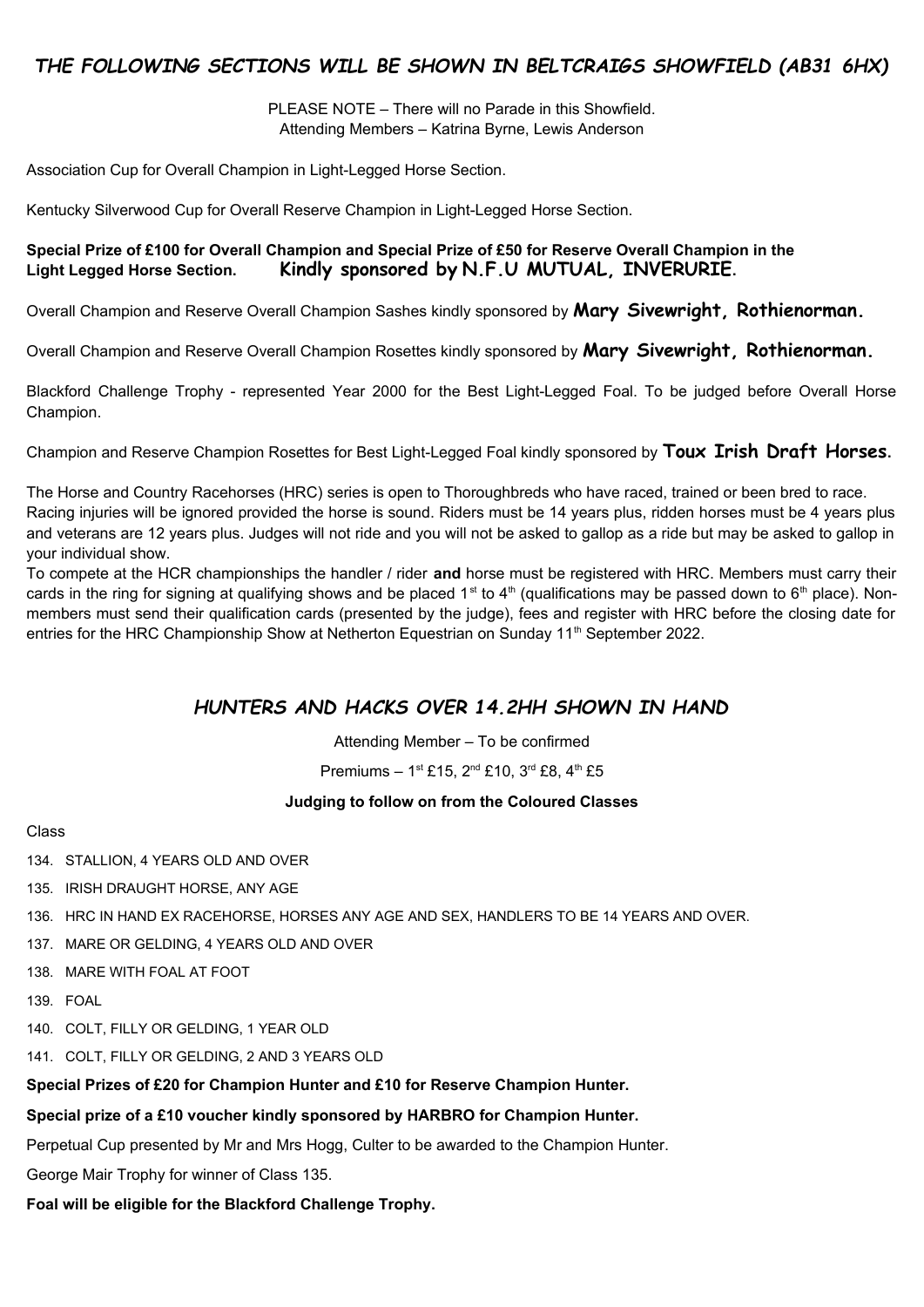### *ARABS/ANGLOS/PART-BRED ARABS IN HAND OR IN SADDLE*

Attending Member – To be confirmed

Premiums –  $1^{st}$  £15,  $2^{nd}$  £10,  $3^{rd}$  £8,  $4^{th}$  £5

#### **Judging at 9.00am**

#### Class

142. PURE ARAB, ANGLO ARAB OR PART-BRED ARAB IN SADDLE, OVER 4 YEARS OLD

143. MARE WITH FOAL AT FOOT

144. FOAL

145. COLT, FILLY OR GELDING, 1 YEAR OLD

146. COLT, FILLY OR GELDING, 2 OR 3 YEARS OLD

147. MARE OR GELDING, 4 YEARS OLD AND OVER

#### **Special Prizes of £20 for Champion Arab and £10 for Reserve Champion Arab**

#### **Special prize of a £10 voucher kindly sponsored by HARBRO for Champion Arab.**

Trophy presented by the Association for the Champion to be won outright if won 3 times in succession or 4 times altogether.

Association Shield for Best Arab in Saddle (replaces Abervet Trophy which was won outright by Pamela Willox-Hamilton in 2003).

The Scottish Regional Group of the Arab Horse Supporters have donated Highest Placed Member rosettes to Arab show classes at the Banchory Show. A rosette will be presented in every class to the highest placed member producing their membership badge in the ring.

The Scottish Regional Group wish to thank the Banchory Show Committee for supporting our breed by offering such a variety of dedicated Arab classes at their show every year.

#### **Foal will be eligible for the Blackford Challenge Trophy.**

### *MISCELLANEOUS CLASSES*

*Attending Member - To be confirmed*

*Premiums - 1st £15, 2nd £10, 3rd £8, 4th £5*

#### *Judging to follow on from the Saddle Classes*

#### *Class*

148. IN HAND RARE AND FOREIGN BREEDS – OPEN TO RARE BREEDS AND ANY BREED NOT NATIVE TO BRITAIN, ANY AGE.

- 149. IN HAND TWO TONE OPEN TO PALOMINOS, SPOTTED, DUN, BUCKSKIN AND ROAN. HORSES AND PONIES OF ANY TYPE, ANY AGE.
- 150. RIDDEN RARE AND FOREIGN BREEDS OPEN TO RARE BREEDS AND ANY BREED NOT NATIVE TO BRITAIN, FOUR YEARS OLD AND OVER.
- 151. RIDDEN TWO TONE OPEN TO PALOMINOS, SPOTTED, DUN, BUCKSKIN AND ROAN. HORSES AND PONIES OF ANY TYPE, FOUR YEARS OLD AND OVER.

**Special Prizes of £20 for Champion and £10 for Reserve Champion.**

#### **Special prize of a £10 voucher kindly sponsored by HARBRO for Champion.**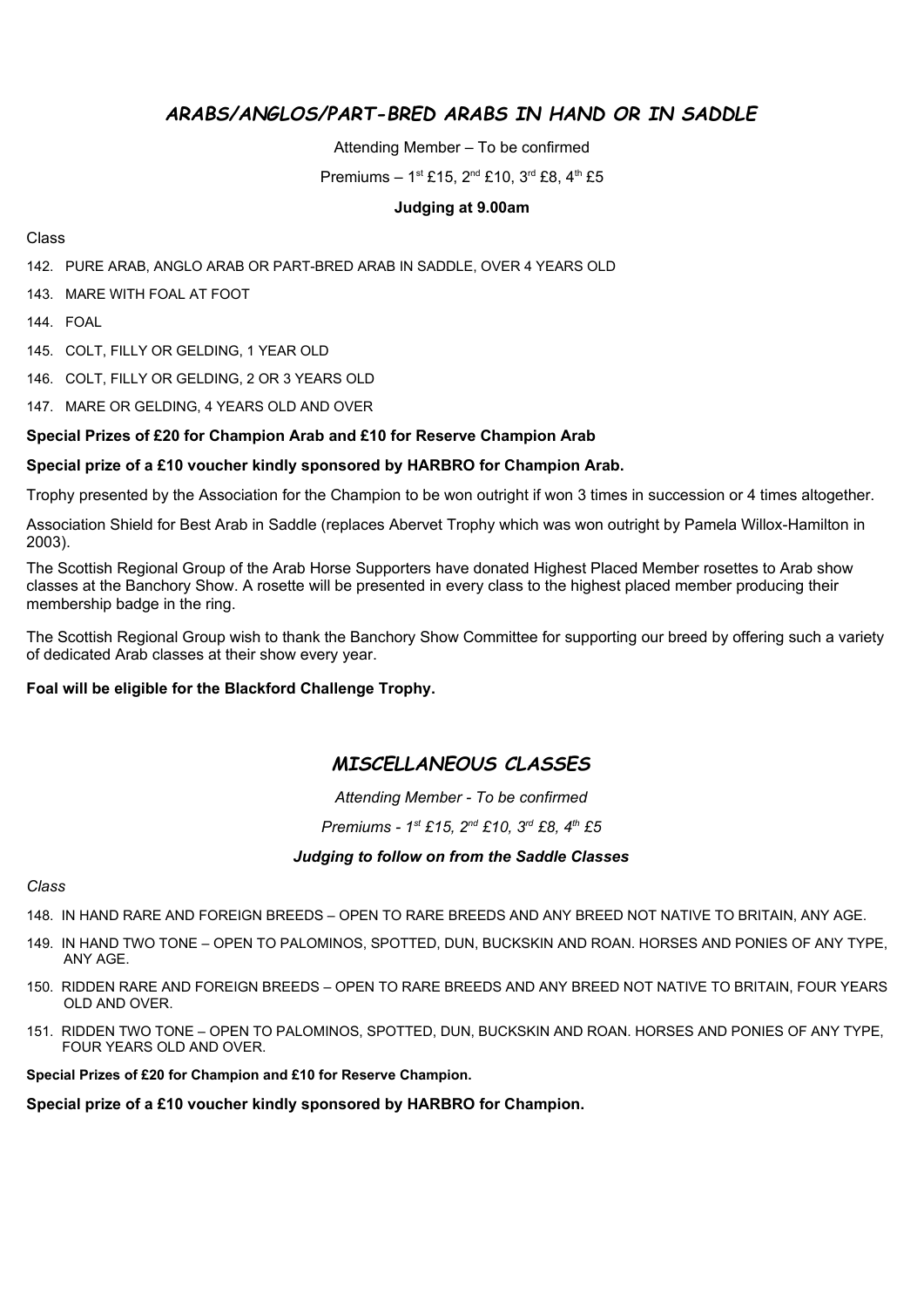### *RIDING PONIES 12.2HH AND UNDER SHOWN IN HAND*

#### **NPS SCOTLAND / NFU MUTUAL OPEN IN–HAND RIDING PONY / HUNTER PONY CHAMPIONSHIP**

**Hunter Pony.** Youngstock, stallions, mares and geldings, not to exceed 153 cms at maturity. **Riding Pony**. Youngstock, stallions, mares and geldings, not to exceed148 cms at maturity.

The highest placed pony, in each In-hand Riding Pony or Hunter Pony Class (foal classes excluded) not already qualified, will qualify for the Final which will take place at the Blair Castle International Horse Trials on Friday 26<sup>th</sup> August 2022. **Qualifications to go no lower than 4<sup>th</sup> place.**

### *Kindly sponsored by COUNTRY WAYS, BANCHORY*

Attending Member – Katrina Byrne

Premiums –  $1^{st}$  £15,  $2^{nd}$  £10,  $3^{rd}$  £8,  $4^{th}$  £5

#### **Judging to follow on from the Arab Classes**

Class

152. MARE WITH FOAL AT FOOT

153. FOAL

154. COLT, FILLY OR GELDING, 1 YEAR OLD

155. COLT, FILLY OR GELDING, 2 OR 3 YEARS OLD

156. MARE OR GELDING, 4 YEARS OLD AND OVER

#### **Special Prizes of £20 for Champion and £10 for Reserve Champion.**

#### **Special prize of a £10 voucher kindly sponsored by HARBRO for Champion.**

Perpetual Challenge Cup presented by Mr & Mrs Lawson, Glassel House (in 1973) for Best Pony under 12.2 HH.

**Foal will be eligible for the Blackford Challenge Trophy.**

### *RIDING PONIES OVER 12.2HH & UNDER 14.2HH*

#### **NPS SCOTLAND / NFU MUTUAL OPEN IN–HAND RIDING PONY / HUNTER PONY CHAMPIONSHIP**

**Hunter Pony.** Youngstock, stallions, mares and geldings, not to exceed 153 cms at maturity. **Riding Pony**. Youngstock, stallions, mares and geldings, not to exceed148 cms at maturity.

The highest placed pony, in each In-Hand Riding Pony or Hunter Pony Class (foal classes excluded) not already qualified, will qualify for the Final which will take place at the Blair Castle International Horse Trials on Friday 26th August 2022**. Qualifications to go no lower than 4th place.**

### *Kindly sponsored by COUNTRY WAYS, BANCHORY*

Attending Member – Katrina Byrne

Premiums –  $1^{st}$  £15,  $2^{nd}$  £10,  $3^{rd}$  £8,  $4^{th}$  £5

#### **Judging to follow on from the above classes.**

#### Class

- 157. MARE OR GELDING, 4 YEARS OLD AND OVER
- 158. COLT, FILLY OR GELDING, 1 YEAR OLD
- 159. COLT, FILLY OR GELDING, 2 OR 3 YEARS OLD
- 160. MARE WITH FOAL AT FOOT

161. FOAL

**Special Prizes of £20 for Champion and £10 for Reserve Champion.** 

#### **Special prize of a £10 voucher kindly sponsored by HARBRO for Champion.**

Challenge Cup presented by Mr & Mrs Willox, Netherley (in 1977) for Champion.

**Foal will be eligible for the Blackford Challenge Trophy.**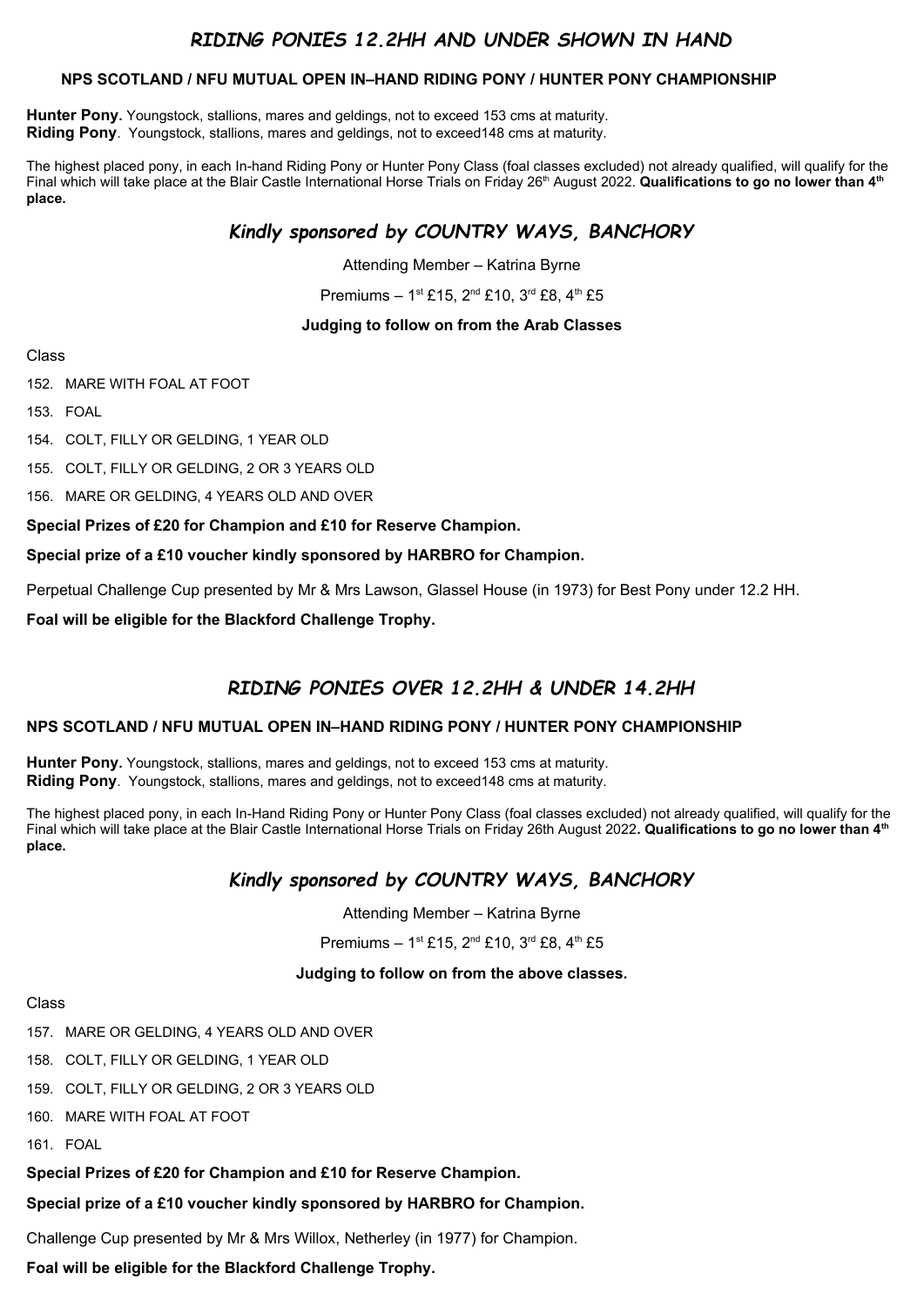### *MOUNTAIN & MOORLAND PONIES IN HAND AND IN SADDLE*

#### **NPS Scotland/Baileys Horse Feeds Open Ridden Mountain & Moorland Championship.**

The **2** highest placed ponies, not already qualified, in each class will qualify for the Final which will take place at the Blair Castle International Horse Trials on Friday 26th August 2022. **Qualifications to go no lower than 4th place.** This can be either mixed M&M or Breed Classes.

#### **NPS Scotland/Townhead Pet n Pony In Hand Mountain and Moorland Championship.**

The Champion & Reserve Champion in all Mixed Pure Bred Mountain and Moorland or Breed Championships will qualify for the Final which will take place at the Blair Castle International Horse Trials on Friday 26th August 2022. **Qualification may go to 3rd in the Championship. (i.e. 1st Reserve Champion.)**

#### **NPS Scotland/ Kilgraston School Mountain and Moorland Lead Rein Championship.**

The two highest placed ponies in the Lead Rein Class not already qualified will go forward to the final which will take place at the Blair Castle International Horse Trials on Friday 26th August 2022. **Qualifications to go no lower than 4th place.** 

#### SMALL

Entries – Dartmoor, Exmoor, New Forest (138cms /13.2hh and under) and Welsh Ponies in Section A or B

Attending Member – To be confirmed

Premiums – 1<sup>st</sup> £15, 2<sup>nd</sup> £10, 3<sup>rd</sup> £8, 4<sup>th</sup> £5

#### **Judging at 9.00am**

#### Class

- 162. MOUNTAIN & MOORLAND STALLION, 4 YEARS OLD AND OVER
- 163. MARE OR GELDING, 4 YEARS OLD AND OVER
- 164. COLT, FILLY OR GELDING, 1 YEAR OLD
- 165. COLT, FILLY OR GELDING, 2 OR 3 YEARS OLD
- 166. MARE WITH FOAL AT FOOT
- 167. FOAL
- 168. PONY SHOWN IN SADDLE
- 169. LEAD REIN PONY

#### **Special Prizes of £20 for Champion and £10 for Reserve Champion.**

#### **Special prize of a £10 voucher kindly sponsored by HARBRO for Champion.**

Perpetual Trophy presented by Mr and Mrs Stewart, Banchory for Champion in Mountain and Moorland Classes (Small Section).

#### LARGE

Welsh Cobs, New Forest (over 138cms / 13.2hh and not exceeding148cms / 14.2hh), Connemara, Dale and Fell.

#### Attending Member – To be confirmed

#### Premiums –  $1^{st}$  £15,  $2^{nd}$  £10,  $3^{rd}$  £8,  $4^{th}$  £5

#### **Judging to follow on from the M&M Small classes**

#### Class

- 170. MOUNTAIN & MOORLAND STALLION, 4 YEARS OLD AND OVER
- 171. MARE OR GELDING, 4 YEARS OLD AND OVER
- 172. COLT, FILLY OR GELDING, 1 YEAR OLD
- 173. COLT, FILLY OR GELDING, 2 OR 3 YEARS OLD
- 174. MARE WITH FOAL AT FOOT
- 175. FOAL
- 176. PONY SHOWN IN SADDLE

#### **Specia**l **Prizes of £20 for Champion and £10 for Reserve Champion.**

**Special prize of a £10 voucher kindly sponsored by HARBRO for Champion.**

Perpetual Trophy for Best Pony in Large Section presented in 1998 by the late Miss Roses Reid, Tarland.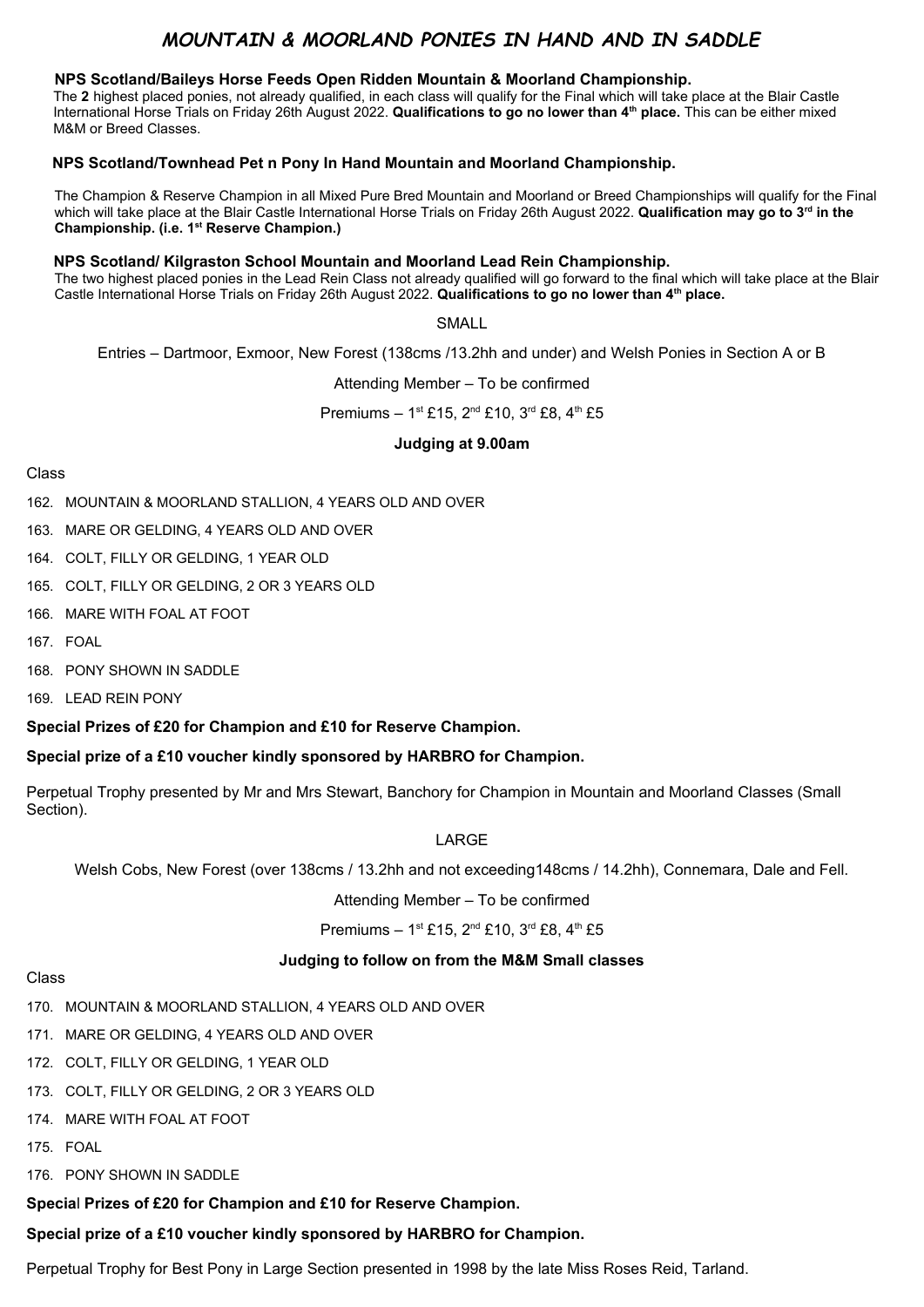### *SADDLE CLASSES*

Attending Member – To be confirmed

Premiums – 1st £15,  $2^{nd}$  £10,  $3^{rd}$  £8,  $4^{th}$  £5

#### **Judging at 9.00am**

Class

177. HUNTERS OVER 14.2 HH

- 178. HCR RIDDEN EX RACEHORSE, HORSES 4 YEARS OLD AND OVER, ANY SEX, RIDERS 14 YEARS AND OVER.
- 179. RIDING HORSE, 14.2 HH AND OVER (EXCLUDING HUNTERS)
- 180. RIDING PONY, 13.2 HH AND OVER AND UP TO 14.2 HH
- 181. RIDING PONY UNDER 13.2 HH
- 182. LEAD REIN CLASS, RIDER UNDER 9 YEARS OLD ON PONY UP TO 12.2 HH

#### **Special Prizes of £20 for Champion and £10 for Reserve Champion.**

#### **Special prize of a £10 voucher kindly sponsored by HARBRO for Champion.**

Perpetual Shield presented by James. A. Bruce, Stonehaven for the Champion Pony shown in Saddle.

### *COLOURED CLASSES*

#### Attending Member – To be confirmed

Premiums –  $1^{st}$  £15,  $2^{nd}$  £10,  $3^{rd}$  £8,  $4^{th}$  £5

#### **Judging at 9.00am**

#### Class

183. CHAPS UK IN HAND NATIVE / COB / TRADITIONAL QUALIFIER – ANY AGE, ANY HEIGHT

- 184. CHAPS UK IN HAND NON NATIVE QUALIFIER ANY AGE, ANY HEIGHT
- 185. CHAPS UK OPEN YOUNGSTOCK YEARLING 2 OR 3 YRS OLDS, ANY AGE, ANY HEIGHT NO FOALS
- 186 CHAPS UK RIDDEN NATIVE / COB/ TRADITIONAL QUALIFIER 4 YRS OLD AND OVER, ANY HEIGHT
- 187. CHAPS UK RIDDEN NON NATIVE QUALIFIER 4 YRS OLD AND OVER, ANY HEIGHT

#### **Special Prizes of £20 for Champion and £10 for Reserve Champion.**

#### **Special prize of a £10 voucher kindly sponsored by HARBRO for Champion.**

#### **Show is affiliated to CHAPS (UK) Affiliation Number 20-130**

Both owner and the rider / exhibitor need not be a member of CHAPS (UK) nor must the horse or pony be registered with CHAPS (UK) to compete. However in order to qualify both Owner and Rider / Exhibitor need to be a current showing member and present their valid Qualifier card IN THE RING for signing by the judge. Members to apply in writing to CHAPS (UK) for appropriate qualifier card.

The CHAPS (UK) Championship Show will be held on 11th – 13th August 2022. Shows held on or after the Postal Entry closing date of Championship Show will count as 2023 qualifiers.

The following classes are CHAPS (UK) Qualifiers (183 - 187). For full rulings and information on competitions / qualifications, please refer to the CHAPS (UK) Members Handbook; or visit [www.chapsuk.com](http://www.chapsuk.com/) for rulings. Only Skewbalds / Piebalds may compete in these classes.

#### **All Stallions, 4 years old and over entering these classes must be graded with CHAPS (UK). All stallions must wear Stallion ID Disc in the ring without exception.**

The Milton Restaurant Trophy presented by Neil Rae for the Champion in the Coloured Horse & Pony Section.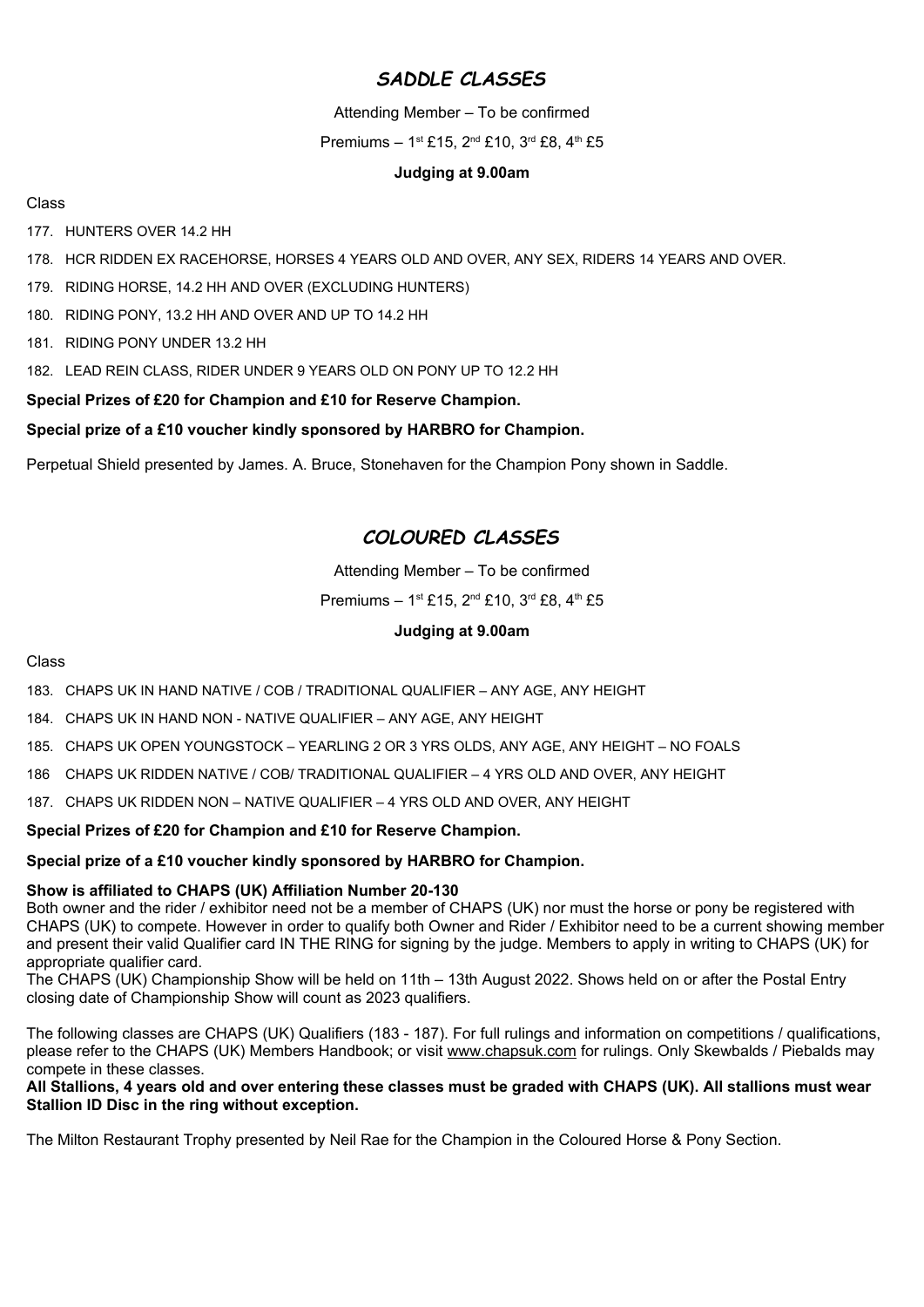### *POTENTIAL RIDE & DRIVE SECTION*

Attending Member – To be confirmed

Premiums – 1<sup>st</sup> £15, 2<sup>nd</sup> £10, 3<sup>rd</sup> £8, 4<sup>th</sup> £5

#### **Judging to follow on from the Local Childs Pony Classes**

Class

188. POTENTIAL RIDE AND DRIVE, 4 YEARS OLD AND OVER, UP TO 14.2 HH

189. POTENTIAL RIDE AND DRIVE, 4 YEARS OLD AND OVER, 14.2 HH AND OVER

190. POTENTIAL RIDE AND DRIVE, 1, 2 OR 3 YEARS OLD, ANY HEIGHT

**Special Prizes of £20 for Champion and £10 for Reserve Champion.** 

#### **Special prize of a £10 voucher kindly sponsored by HARBRO for Champion.**

Trophy presented by the Greenferns Stud for Champion.

### *VETERAN HORSE SOCIETY SHOWING CHAMPIONSHIP*

#### Attending Member – To be confirmed

Premiums – 1st £15, 2<sup>nd</sup> £10, 3<sup>rd</sup> £8, 4<sup>th</sup> £5

#### **Judging at 9.00am**

#### **VETERAN HORSE SOCIETY- AREA QUALIFIER 2022.**

First round qualifier for the Veteran Horse Society Supreme Final: VETERAN HORSE OF THE YEAR 2022 Kindly sponsored by Allen & Page.

Open to members and non – members. All competitors and grooms must adhere to VHS Rules in all circumstances. Failure to do so may result in immediate disqualification.

**VHS Regional Final Qualification.** All competitors placed 1<sup>st</sup> – 4<sup>th</sup> in each Area Qualifier class will qualify for the corresponding class at the VHA Regional Finals. Members must carry their card in the ring at all times and have their showing card signed by the judge as proof of qualification.

Non – members will receive a red qualification card which can be exchanged for signed showing card when applying for VHS membership, this MUST be done within 21 days of qualification. It is the competitor's responsibility to present their Showing card to the judge.

#### **Regional Finals are open to members only.**

All competitors are eligible to enter open classes to the National Veteran Championships, to be held at the Arena UK Lincolnshire on the 30<sup>th</sup> September –  $2^{nd}$  October 2022. No qualification or membership necessary. See VHS website for schedule.

For further information please visit the VHS website [www.veteran-horse-society.co.uk](http://www.veteran-horse-society.co.uk/) or telephone the VHS Show Office on 01239881300 or 07789514004.

**HCR Ridden Ex Racehorse;** horses 4 years old and over, any sex, riders 14 years and over.

**HCR In Hand Ex Racehorse;** horses any age and sex, handlers to be 14 years and over.

Please note ridden classes should be run before Inhand classes where possible otherwise we recommend that sufficient time should be given for the ridden horses to warm up and settle.

#### Class

- 191. PRE-VETERAN IN-HAND (15-19 years) EXHIBITOR ANY AGE. Open to horses and ponies of any breed and height.
- 192. VETERAN IN-HAND (20-24 years) EXHIBITOR ANY AGE. Open to horses and ponies of any breed and height.
- 193. DIAMOND VETERAN IN-HAND (25 years and over) EXHIBITOR ANY AGE. Open to horses and ponies of any breed and height. (THE TWO HIGHEST PLACED V.H.S. MEMBERS TO COME FORWARD FOR THE IN HAND CHAMPIONSHIP)
- 194. PRE-VETERAN RIDDEN (15-19 YEARS) EXHIBITOR ANY AGE. Open to horses and ponies of any breed and height.
- 195. VETERAN RIDDEN (20-24 years) EXHIBITOR ANY AGE. Open to horses and ponies of any breed and height.
- 196. DIAMOND VETERAN RIDDEN (25 years and over) EXHIBITOR ANY AGE. Open to horses and ponies of any breed and height.

(THE TWO HIGHEST PLACED V.H.S. MEMBERS TO COME FORWARD FOR THE RIDDEN CHAMPIONSHIP)

#### **NO SPURS, GALLOPING OR WEARING OF FACE/BODY JEWELLERY PERMITTED.**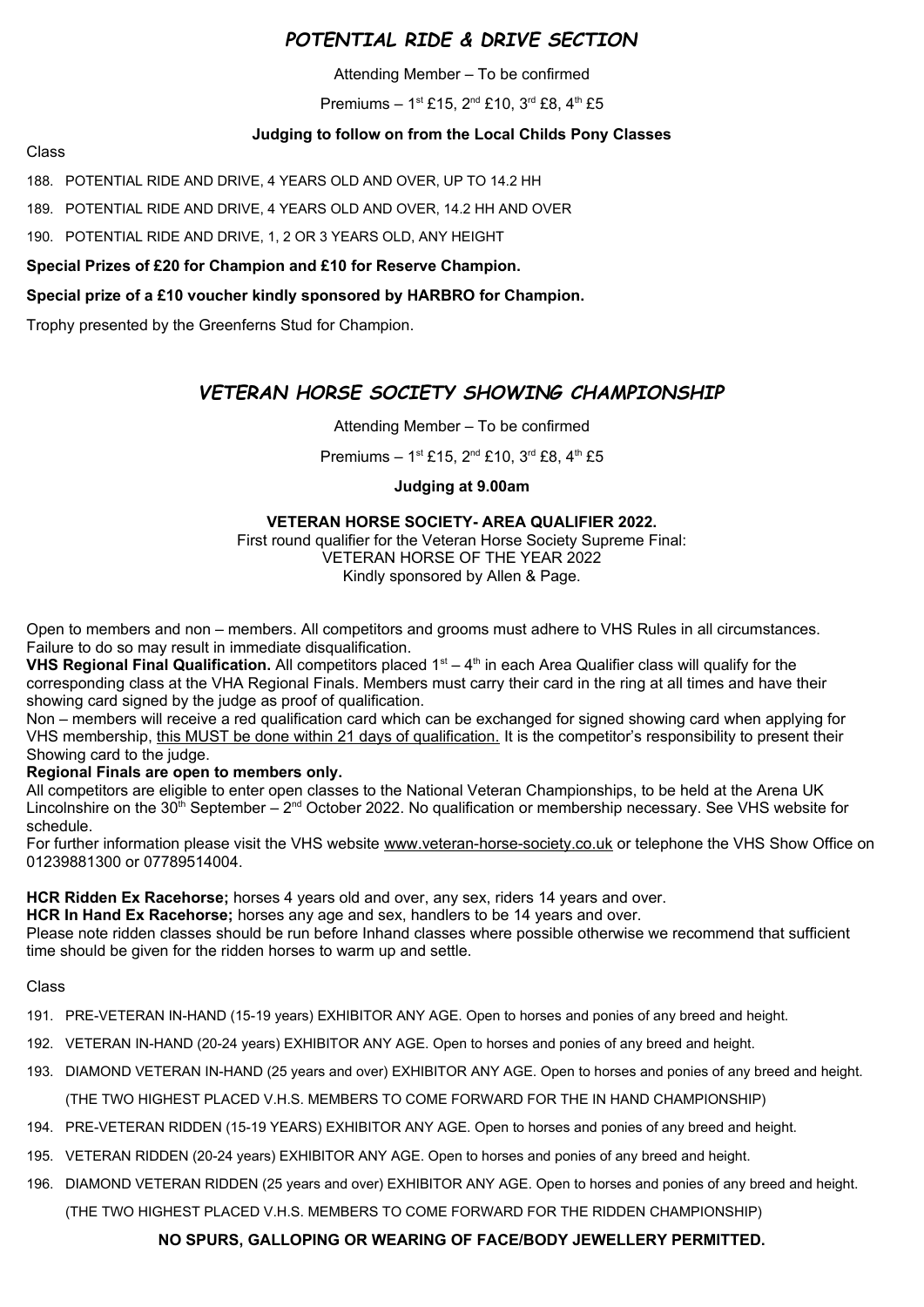**Special Prizes of £20 for Champion Veteran and £10 for Reserve Champion Veteran.** 

**Special prize of a £10 voucher kindly sponsored by HARBRO for the In Hand Champion.** 

#### **Special prize of a £10 voucher kindly sponsored by HARBRO for the Ridden Champion.**

Mid Blairs cup presented by Katrina Byrne Glenbervie for the In Hand Champion in the Veteran Horse Section.

Trophy presented by Horse and Country Ltd Glenbervie for the Ridden Champion in the Veteran Horse Section.

### *LOCAL CHILD'S PONY UNDER SADDLE*

Attending Member – Katrina Byrne

Premiums – 1st £15,  $2^{nd}$  £10,  $3^{rd}$  £8,  $4^{th}$  £5

#### **Judging to follow on from the Veteran Classes**

Class

197. LOCAL CHILD'S PONY, RIDER UNDER 12 YRS OF AGE, EXHIBITOR NOT TO BE MORE THAN 15 MILES FROM BANCHORY.

198. LOCAL CHILD'S PONY, RIDER 12 YRS AND UNDER 16 YRS OLD, EXHIBITOR NOT TO BE MORE THAN 15 MILES FROM BANCHORY.

Champion Local Child's Pony to receive The Logie Cup re-presented in 2000.

The handling of the Pony will be more considered than the conformation.

### *MOUNTAIN & MOORLAND OPEN WORKING HUNTER PONIES*

#### **NPS Scotland/ Kingfisher Building Products Mountain & Moorland Open WHP Championship.**

Stallions**,** mares and geldings **five** years old and over, registered in the main body of their respective Breed Society stud book. Ponies may be measured at the judge's discretion.

Ponies may be shown in any suitable bridle.

The 2 highest placed ponies, in each class not already qualified, will qualify for the Final which will take place at the Blair Castle International Horse Trials on Friday 26th August 2022**. Qualifications to go no lower than 4th place.**

#### **TSR NAF Five Star Showing Finals**

This show is a qualifier for the 2022 TSR NAF Five Star Showing Finals. All In Hand & Ridden classes are qualifiers. You Do Not have to be a TSR member to qualify or enter a final. The Rider/Handler qualifies and can enter any horse/pony in any number of Finals! The 4 highest placed handlers/riders will qualify in each class. Competitors MUST have their qualification record sheet signed by judge/steward/secretary, sheets are available FREE from the TSR website. Full details at http://www.theshowingregister.co.uk

Premiums –  $1^{st}$  £15,  $2^{nd}$  £10,  $3^{rd}$  £8,  $4^{th}$  £5

#### **Judging at 9.00am**

#### Class

- 199. PONIES NOT EXCEEDING 122cm
- 200. PONIES EXCEEDING 122cm BUT NOT EXCEEDING 133cm
- 201. PONIES EXCEEDING 133cm BUT NOT EXCEEDING 143cm
- 202. PONIES EXCEEDING 143cm BUT NOT EXCEEDING 148cm (with the exception of Welsh Section D and Dales for which there is no height restriction)

### *RULES FOR MOUNTAIN & MOORLAND WORKING HUNTER PONY NATIONAL CHAMPIONSHIPS*

 Stallions, mares and geldings five years old or over, registered in the main body of their respective Breed Society stud book. Ponies may be measured at the judge's discretion.

- Min / Max / Max (spread)
- Class 1 55 cms / 70 cms / 55 cms
- Class 2 65 cms / 80 cms / 65 cms
- Class 3 75 cms / 90 cms / 75 cms Class 4 - 85 cms / 100 cms / 85 cms

 Shows, especially those held early in the year, may reduce the height and spreads shown above but competitors that qualify must be aware that jumps will be as above for the finals at Blairs.